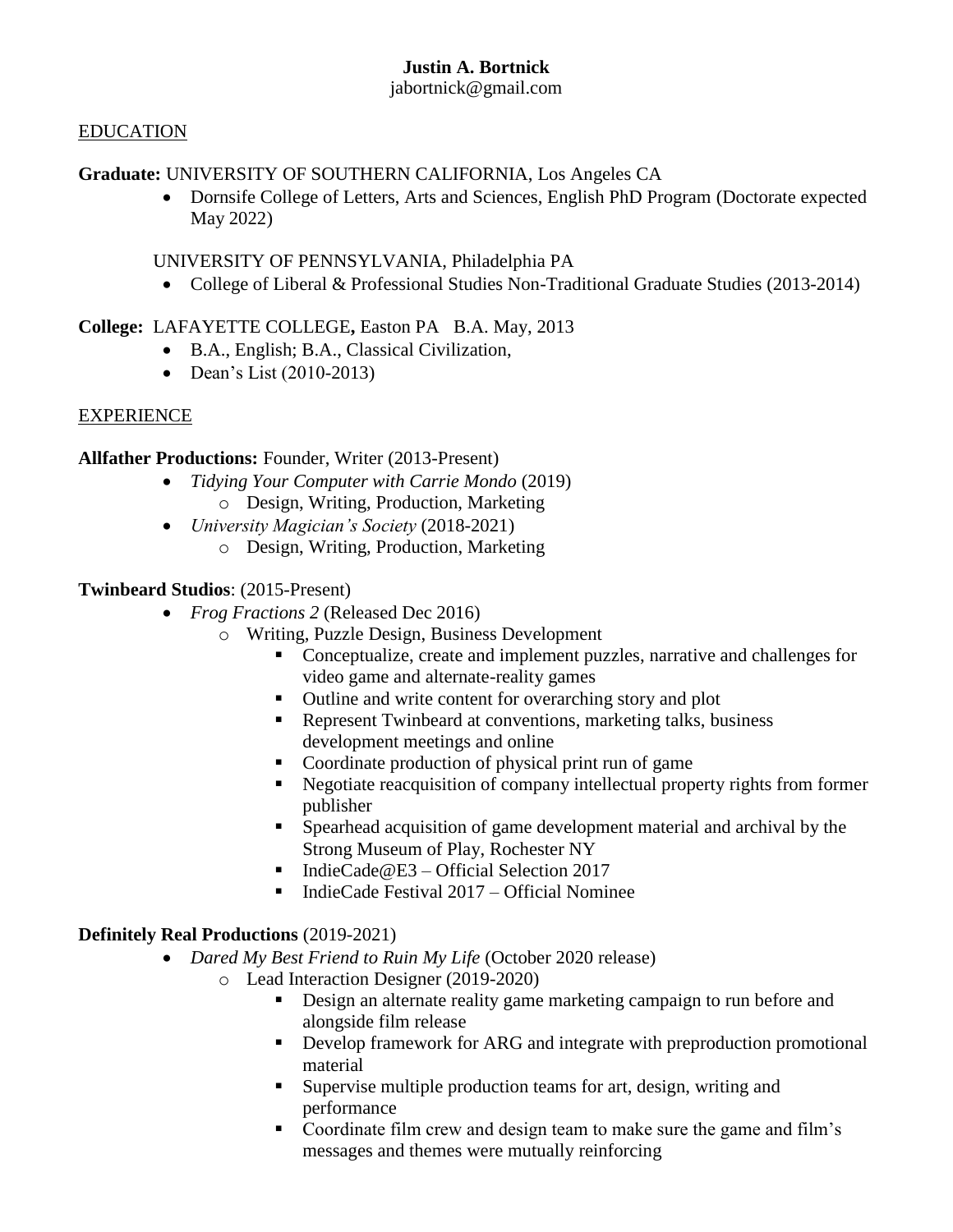- Oversee budgeting and hiring
- Coordinate with approximately a dozen affiliated marketing efforts produced by independent contractors to produce a single coherent narrative work
- o Archiving Project Manager (2021)
	- Oversee and manage division of company tasked with archiving and preserving social media aspects of the film project and alternate reality game

## **Erebus, LLC** (2017)

- *Apocalypse Now* (Canceled)
	- o "Red Team" Market research, ad copy and game design input for survival horror RPG based on the classic Frances Ford Coppola film

### **Thinker-Tinker** (2015-2016)

- *OCTOBO*
	- o Write a children's book to accompany OCTOBO, a digital-interactive plush toy for young children
	- o alt.ctrl.GDC Official Selection 2016
	- o IndieCade@E3 Official Selection 2016
	- o IndieCade Festival 2016 Official Nominee
	- o Indie Prize Awards Best Kids and Family Game, Most Innovative Game Nomination
	- o Successfully funded via Kickstarter, April 2018

### ENGAGEMENTS AND PRESENTATIONS

#### **Electronic Literature Organization Conference**

 Paper: *Dangerous Games: ARGs, Social Media Platforms and Participatory Propaganda*  (2021)

#### **UCLA Southland Virtual Conference: Insights/Oversights**, Online

Paper: *Alternate Reality Games and Designing Propaganda* (2020)

#### **Game Developers Conference**, San Francisco CA

 30-minute talk: 2018 Business & Marketing/Game Design Tracks: *Rallying the Resistance: Frog Fractions 2's Alternate Reality Game* (2018)

#### **University of Pennsylvania**, Philadelphia, PA

 Guest Speaker: "Emergent Systems in Electronic Gaming." Presented to ENGL 078.401/CINE150: Introduction to Digital Media (2014)

#### **Overthinking It**

 Guest consultant and writer on narrative structures in video games for Overthinking It, a media website that "subjects the popular culture to a level of scrutiny it probably doesn't deserve." (2014)

#### PUBLICATIONS

#### **Red Pages Podcast**